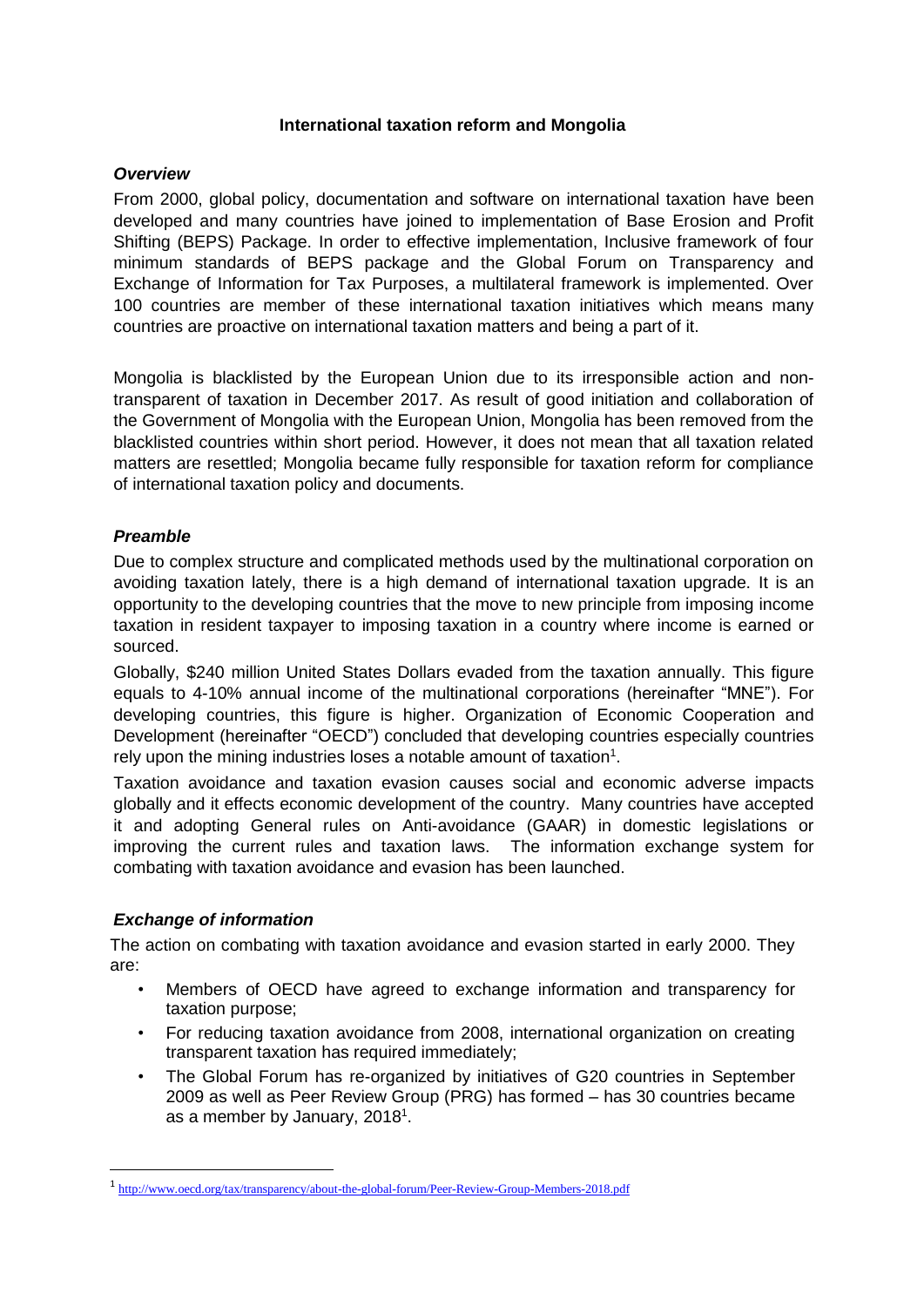- Global Forum has 147 member countries by 2017 and became a leading organization on ensuring transparent information exchange for taxation purpose within framework of the internationally accepted standards.
- The daily operation follows exchange of information on request standard (the EOIR standard) and automatic exchange of information standard (the AEOI standard) $\$ <sup>2</sup>.

In order to create environment to exchange information for taxation purpose in each country the followings are required 1) modify confidentiality in Law on Banking 2) reconsider mutual double taxation avoidance agreement between the Governments and 3) adhere recommendation on monitoring and assessment by the Peer Review Group. 49 countries exchange information automatically by 2017 and over 100 countries will exchange information automatically by 2018 $3$ .

For the 28 EU member states, the obligation to implement Country by Country Report (hereinafter "CrCR") has also been enshrined in a binding Directive (Council Directive 2016/881/EU). In addition, Master and Local File requirements are already being implemented by 38 jurisdictions. Applying the agreed EUR 750 million, or equivalent, threshold reduces compliance costs but also ensures that MNE groups controlling about 90% of total corporate revenues will be subject to the CbCR obligations. With the actions already taken by governments to meet their commitments, CbCR obligations covering 95% of those MNEs are already in place. With 12 months to go until the first CbCR exchanges take place, over 800 exchange relationships between pairs of jurisdictions have already been created and tax administrations are putting in place the processes to draw on the information in the CbCR in their transfer pricing risk assessment processes. Some jurisdictions have entered into bilateral Competent Authority Agreements to operationalize the exchange of CbCRs with specific jurisdictions.

Global Forum provides technical assistance on effective implementation of international standards on exchange of information on request standard and automatic exchange of information standard for transparency and information exchange<sup>4</sup>. They are:

- Based upon demand of the country, the capacity building and supporting activities will be harmonized with general assessment when the country joined.
- Advertise the country among the members; organize regional seminar and meeting, exchange knowledge and information and train assessment staff and monitoring etc.
- Develop tools to support enforcement of standards for the member countries for instance, practical guidelines, manual, monitoring system etc.

### *Base erosion and profit shifting (BEPS)*

Due to weakness of the current international taxation law, OECD has developed 15 actions of BEPS package to combat with the weaknesses.

The BEPS package included many regulatory strategies and the main reasons on BEPS package are follows.

 $\overline{\phantom{a}}$ 

<sup>2</sup> [http://www.oecd.org](http://www.oecd.org/)

<sup>&</sup>lt;sup>3</sup> Maikel Evers, Counsellor - BEPS Coordinator, OECD, Paris. An Overview: Some Early Legal and Operational Experiences with MLI under Inclusive Framework & Positions taken by Countries so far since June 7, 2017

<sup>4</sup> Monica Bhatia,Head of Global Forum Secretariat, OECD, Paris (Stand in Speaker: Maikel Evers, OECD, Paris) International Financial Centres and Exchange of Information (including Beneficial Ownership) on request or on automatic exchange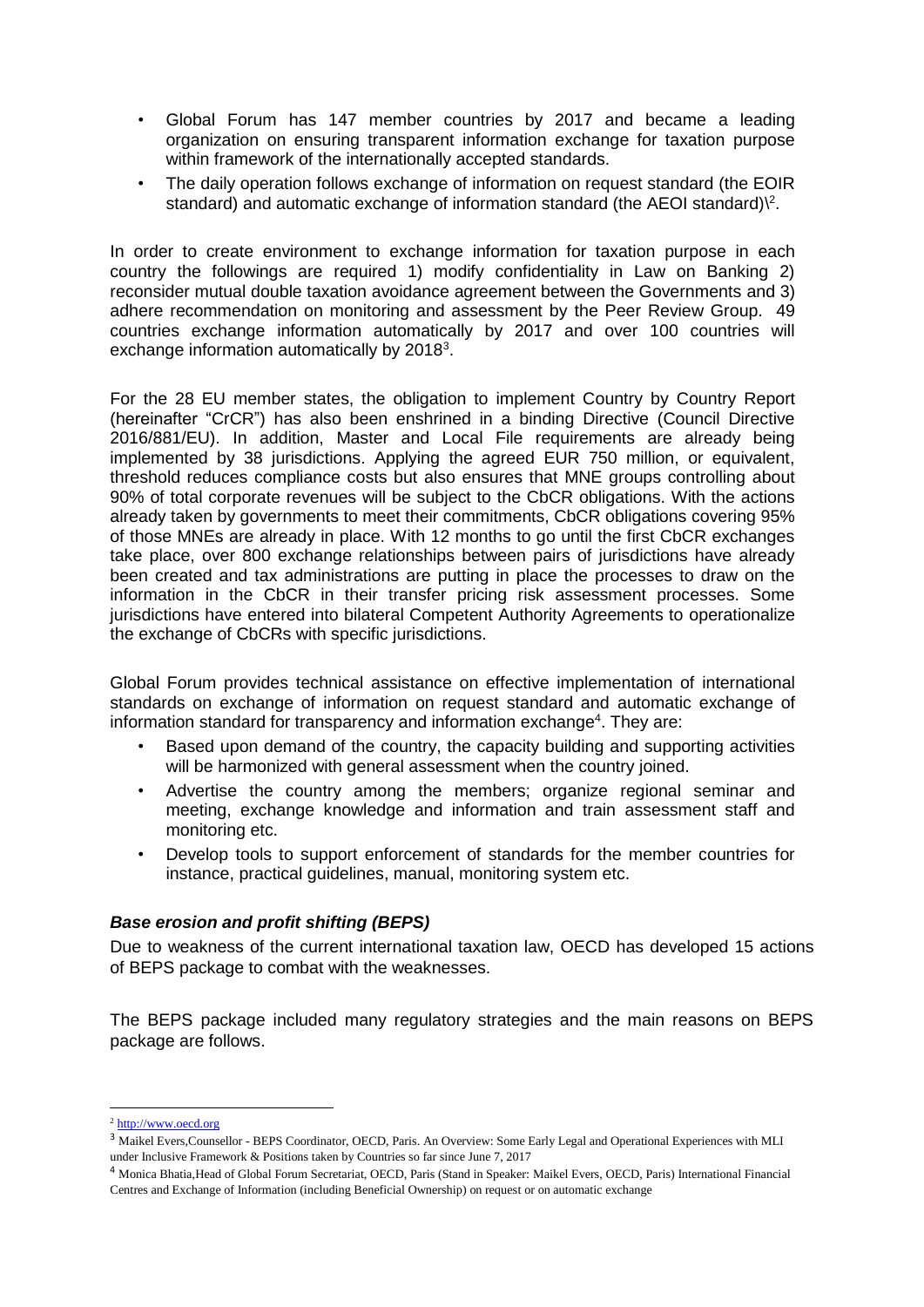- Reduces taxation on income earned from foreign activities and foreign sources through commercial structure and reduces taxation payment through transferring total profit;
- Taxable income on sourced earning is less or no taxation;
- At level of income recipient, (countries with less taxation, discounted regimes, mixed and violated regulations) no taxation or earn profit abnormally through group or organized structure;
- Pay less taxation through structure of head and subsidiary companies, or nonpayment of the taxation. In further, foreign investment – inefficient cash and cash with less taxation.

BEPS<sup>5</sup> is a project initiated and implemented by OECD from 2013 for setting up transparent and fair taxation system at international level. This project is considered as soft legal instrument rather than largest tax reform or binding procedure of BEPS<sup>6</sup>.

For officially joining to BEPS, the country shall become a member of - "Inclusive Framework" project. After joining to the Inclusive framework, the minimum standards shall be adopted and implemented in domestic laws<sup>7</sup>. They are:

- 1. **Action 5, Harmful tax practices,**
- 2. **Action 6, Treaty abuse,**
- 3. **Action 13, Transfer pricing documentation** and
- 4. **Action 14, Dispute resolution**

As well as BEPS package shall be accepted and obliged the members to implement the package sustainably.

Any country joining to the Inclusive Framework shall adopt it under several stages and shall pay annual payment (reduced rates applies to developing country). The taxation system and domestic laws are different to each country so monitoring mechanism on implementation shall be varied. Developed by over 100 countries and jurisdictions, the Multilateral Convention to Implement Tax Treaty Related Measures to Prevent BEPS (the Multilateral Instrument, or MLI) and its accompanying Explanatory Statement, is a ground breaking tool, allowing countries to rapidly amend their bilateral tax treaty network with a single instrument.

### *Multilateral Convention (MLI)*

With the first signing ceremony in June, already more than 1100 existing tax treaties will be modified, and additional treaties will be covered as more parties join the MLI.

OECD has released multilateral convention documents on 24 January 2016 on prevention of base erosion and profit shifting. Signing and implementing the G20/OECD Multilateral Instrument represents a major commitment in the implementation of its international taxation convictions, even as challenges in already advancing international taxation perspectives had

 $\overline{a}$ 

<sup>5</sup> <http://www.oecd.org/tax/beps/>

<sup>6</sup> Sam Sim and Mei-June Soo. Asian Voices: BEPS and Beyond. IBFD. 2017

<sup>7</sup> Inclusive Framework on BEPS.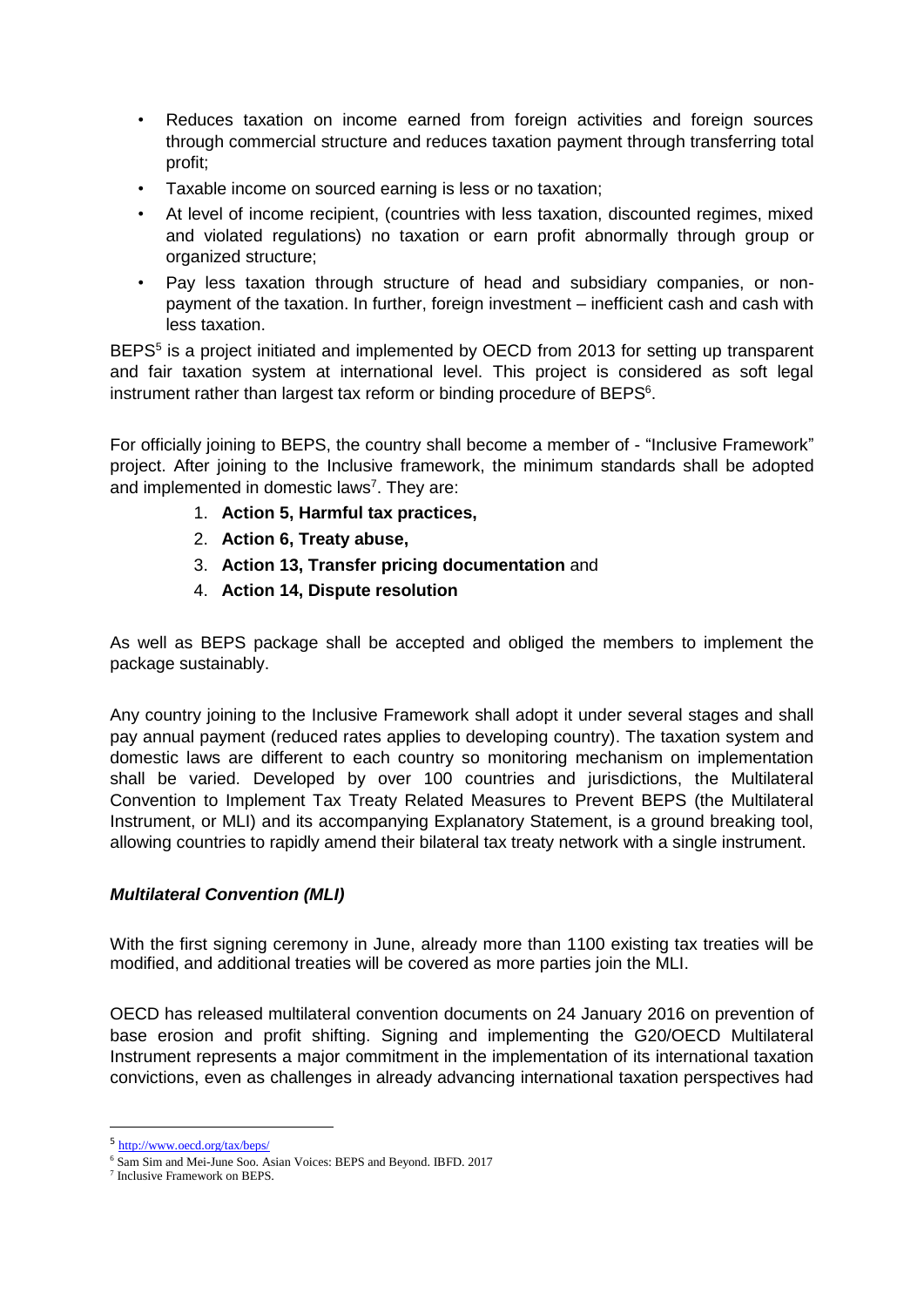been already emerging in its domestic law and treaty measures. Mapping MLI (Action 15) into other Actions reveals the following connections:

- Hydrid mismatch (Action2);
- Treaty abuse (Action 6);
- Permanent establishment (Action 7);
- Dispute Resolution (Action 14).

Parties to MLI are also required to submit an MLI Position document containing:

- Covered tax Agreements(CTAs) tax treaties covered by the MLI;
- $\bullet$  List of reservational and notifications made by the party<sup>8</sup>.

Action 15 of the 2013 OECD/G20 BEPS Action Plan mandated an analysis of the possible development of a multilateral instrument to implement tax treaty related BEPS measures "to enable jurisdictions that wish to do so to implement measures developed in the course of the work on BEPS and amend bilateral tax treaties". Following the launch of the Action Plan, a "group experts" was set up to examine the feasibility of using a multilateral instrument for this purpose.

Based upon the work of Group of experts, the MLI can:

 $\overline{\phantom{a}}$ 

- Implement BEPS measures and modify the existing networks of bilateral tax treaties;
- Provide appropriate flexibility in the level of commitments;
- Ensure transparency and clary for all stakeholders. 9

MLI represents a significant efficiency gain as compared to the alternative of pairs of jurisdictions bilaterally renegotiating each of the more than 3000 tax treaties, which could have taken decades and resulted in inconsistent implementation of on BEPS measures. Instead of many different negotiations, there has been one collective negotiation. The MLI enables countries go through only one ratification procedure in their parliament in order to modify their whole treaty network rather than seeking separate rectification of amendments to each bilateral tax treaty.

The method of modification is defined by means of a compatibility clause which defines the relationship between the provisions of MLI and the bilateral treaty on objective terms. The different kinds of modification as described in MLI compatibility clauses are as follows:

- a) The MLI provision applies "in place" of an existing provision in a bilateral treaty i.e. the MLI provision replaces an existing provision if there is one.
- b) The MLI provision 'applies' or 'modifies' an existing provision in a bilateral treaty i.e. the MLI provision changes the application of an existing provision without entirely replacing it.
- c) The MLI provision applies 'in the absence' an existing provision in a bilateral treaty i.e. the MLI provision is, in effect, added to the bilateral treaty if there is no existing provision.

<sup>8</sup> BEPS Multilateral Instrument, India's Corresponding positions, implementation(GAAR) by Dr.Parthasarathi Shome, Chair of International tax research and analysis Foundation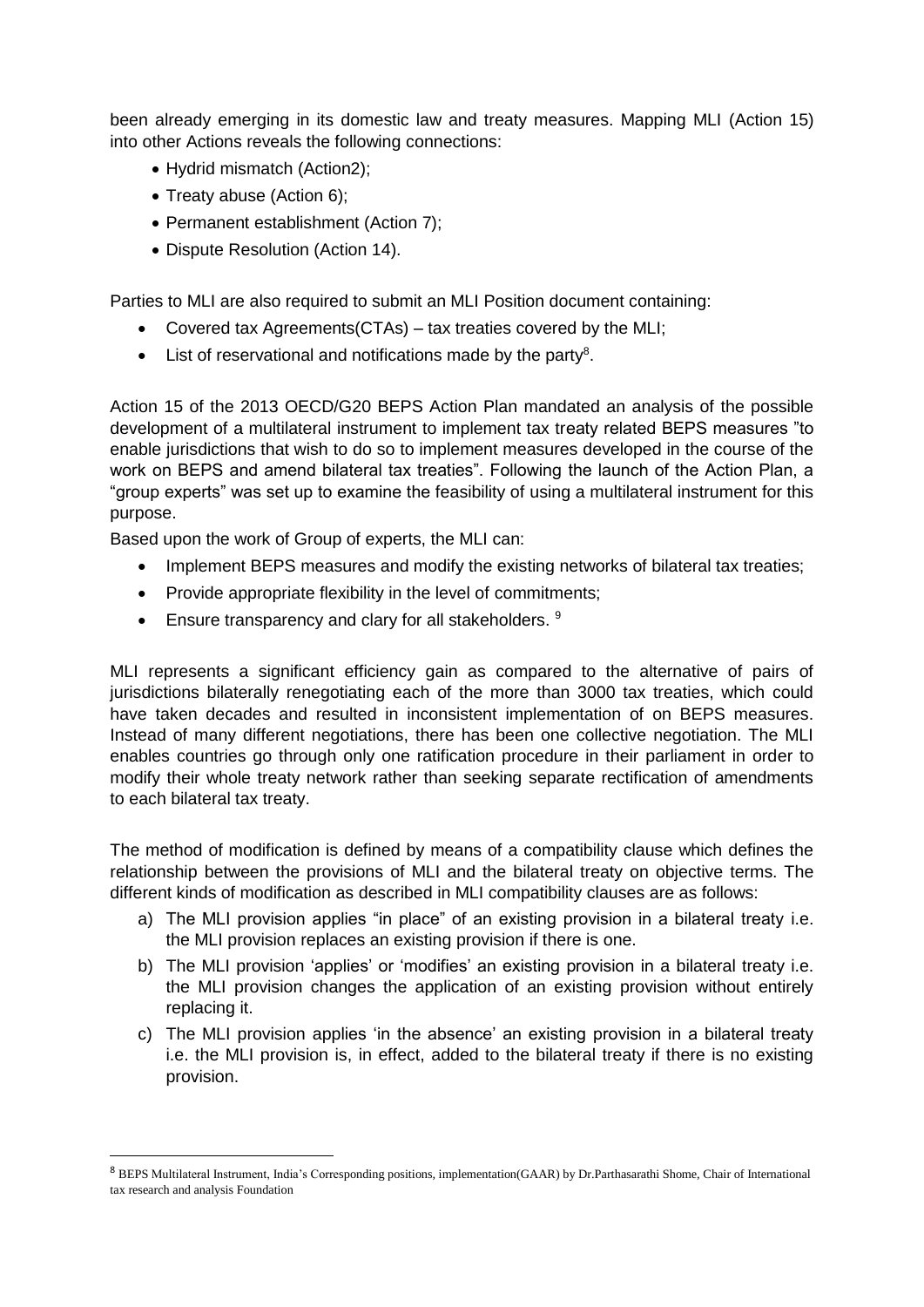d) The MLI provision applies 'in places of or in the absence of' an existing provision in a bilateral treaty i.e. the MLI provision either replaces an existing provision or is, in effect, added to the bilateral treaty if there is no existing provision.

To accommodate different existing provisions in bilateral tax treaties and different policy preferences, the MLI allows for different forms of flexibility through system of reservations and notifications of choice between the alternative provisions and choices of apply optional provisions.

In order to ensure that there is clarity and transparency about the modifications made by the MLI to bilateral treaties, the operations of the compatible clauses described above is linked to notification provided by the Contracting Jurisdictions to the bilateral treaty. In cases of a), b) and c) described above, the operation of MLI provision requires notification by both Contracting Jurisdictions to the bilateral treaty of the existence (cases a and b) or the absence of (case c) of an existing provision. In case d), the MLI provision will apply in all cases regardless of whether there is an existing provision and regardless of the notification made by the Contracting Jurisdictions. If both Contracting Jurisdictions notify the existence of a provision, the MLI provision will replace it. If the Contracting Jurisdictions do not notify the existence of a provision, the MLI provision will be added to the bilateral treaty. In the unlikely event that, in case d), there were to be an existing provision which has not been notified by both Contracting Jurisdictions, the MLI provision would supersede the existing provision to the extent that the two are incompatible. This represents an application of the principle, reflected in Article 30(3) of Vienna Convention on the Law of Treaties, under which an earlier treaty between the same parties will apply only to the extent that its provisions are compatible with those of the later treaty. <sup>9</sup>

# **Mongolia**

 $\overline{\phantom{a}}$ 

The Government of Mongolia is attempting to modify current laws on taxation and other related laws under tax reform in order to collaborate with European Union. The European Union has listed Mongolia as one of blacklisted country in December, 2017. Due to the following actions undertaken by the Government of Mongolia, Mongolia has delisted from the blacklist of the European Union.

- Mongolia has joined to 111st member country of Inclusive Framework on BEPS in 2018.
- Mongolia joined the international fight against tax avoidance and evasion by becoming the 148th member of the Global Forum on Transparency and Exchange of Information for Tax Purposes.

Mongolia, like all other Global Forum members will participate on an equal footing, and is committed combatting tax evasion through implementing the internationally

agreed standards of transparency and exchange of information for tax purposesboth [exchange of information on request](http://www.oecd.org/tax/transparency/exchange-of-information-on-request/) and [automatic exchange of information.](http://www.oecd.org/tax/automatic-exchange/) [Members](http://www.oecd.org/tax/transparency/about-the-global-forum/members/)  [of the Global Forum](http://www.oecd.org/tax/transparency/about-the-global-forum/members/) include all G20 countries, all OECD members, all international financial centers and a very large number of developing countries.

<sup>&</sup>lt;sup>9</sup> Multilateral convention to implement tax treaty related measures to prevent base erosion and profit shifting: Functioning under Public International law. Note by the OECD Directorate for Legal Affairs